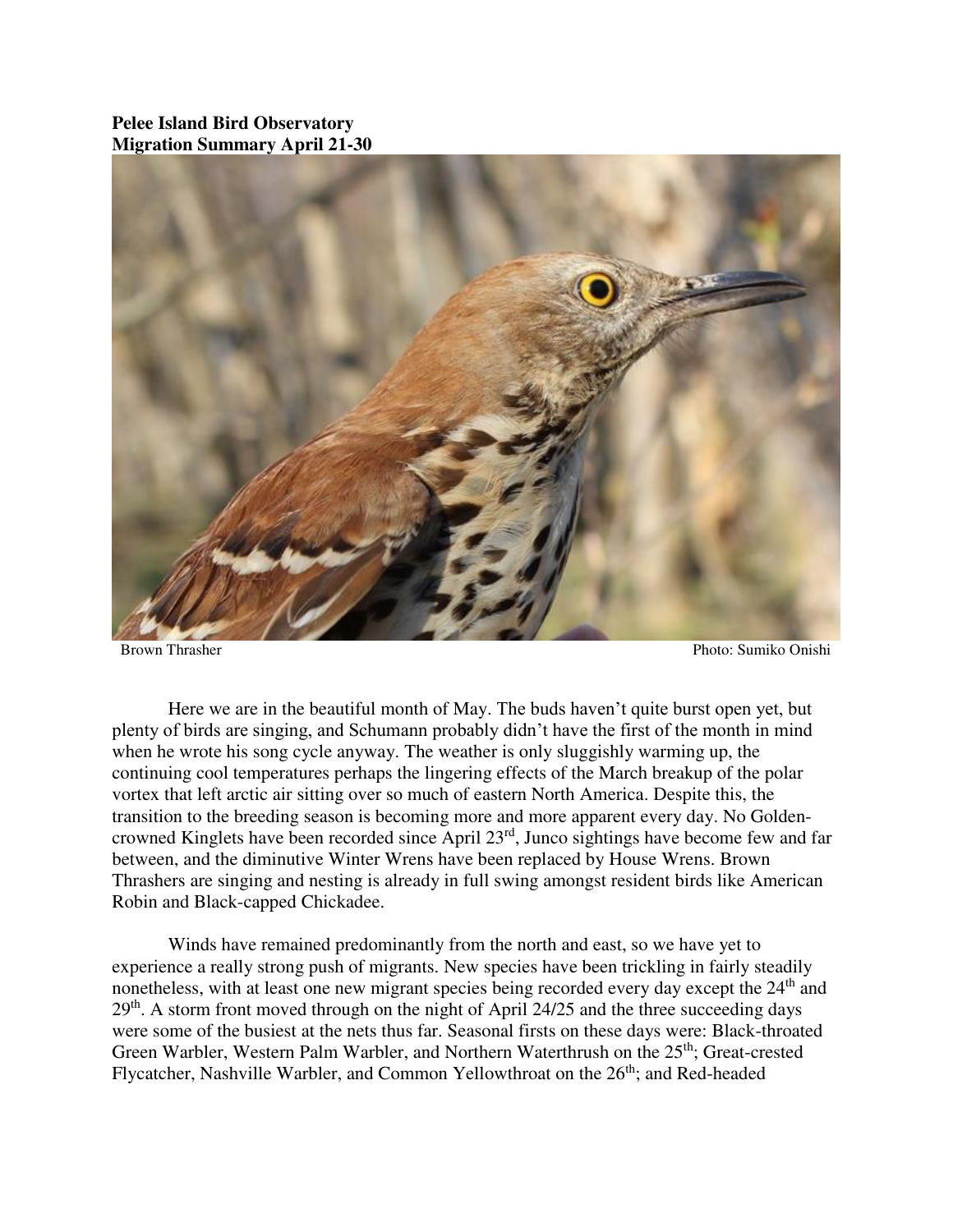Woodpecker, Yellow-throated Vireo, Northern Rough-winged Swallow, and Cliff Swallow on the  $27<sup>th</sup>$ .

Lots of insects have been emerging which will help sustain the northward push of the insect specialists, everything from clouds of midges on the beach, to Red Admiral and Spring Azure butterflies in the woods. And speaking of insectivorous birds, as the new arrivals list probably indicated, the wood warbler migration is really starting to get in gear with nine species having been recorded since the start of the month, seven of which arrived in the last ten days. The two newer species not mentioned above were Yellow Warbler and Black-and-white Warbler. Pine and Yellow-rumped Warblers were sighted earlier in April, but the latter were really on the move this past week, with a peak count of 96 birds on the  $27<sup>th</sup>$ , when they were fairly dripping off the bushes lining Fish Point's west beach. They probably still account for half of the individual wood warblers on Fish Point as of this writing.

Also profiting from the bug banquet were the swallows. All six of the swallow species that regularly breed in Ontario have now been seen at Fish Point this season. Bank, Cliff, and Rough-winged Swallows are only present in small numbers, but daily Barn Swallow counts have increased from two or three, to 20 or more since April  $27<sup>th</sup>$ . Purple Martin houses are filling up all over the island.

Total species counts were in the range of 41-45 from the  $21<sup>st</sup>$  to the  $25<sup>th</sup>$ , then increased following the passage of the aforementioned storm front, peaking at 58 species on the  $27<sup>th</sup>$ . Only 38 species were tallied on the  $28<sup>th</sup>$ , but that was partly due to rainy conditions limiting our observation period to the daily census.

Next summary in ten days time.

Species banded to date:

- Blue-headed Vireo
- Black-capped Chickadee
- Brown Creeper
- House Wren
- Winter Wren
- Golden-crowned Kinglet
- Ruby-crowned Kinglet
- American Robin
- Hermit Thrush
- Gray Catbird
- Yellow-rumped Warbler
- Western Palm Warbler
- Black-and-white Warbler
- Northern Waterthrush
- Common Yellowthroat
- Field Sparrow
- White-throated Sparrow